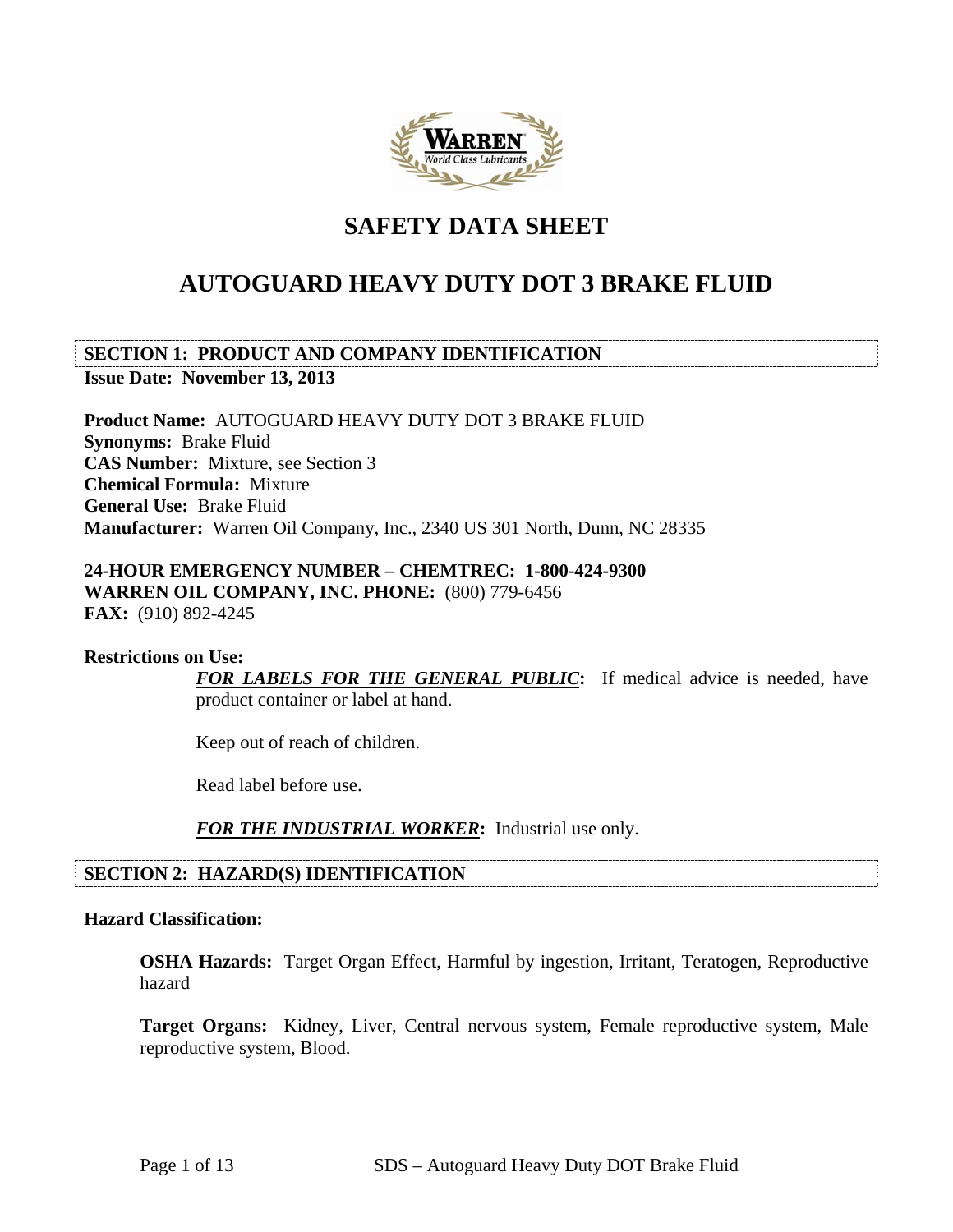## **GHS Classification:**

 Acute toxicity, dermal (Category 5) Acute toxicity, oral (Category 4) Skin Irritation (Category 3) Serious eye damage (Category 1) Reproductive toxicity (Category 2)



## **Signal Word: DANGER**

## **Hazard Statements:**

| H <sub>3</sub> 02 | Harmful if swallowed                                |
|-------------------|-----------------------------------------------------|
| H313              | May be harmful in contact with skin                 |
| H316              | Causes mild skin irritation                         |
| H318              | Causes serious eye damage                           |
| H361              | Suspected of damaging fertility or the unborn child |

## **Precautionary Statements:**

| P <sub>264</sub>     | Wash thoroughly after handling.                                                 |
|----------------------|---------------------------------------------------------------------------------|
| P <sub>270</sub>     | Do not eat, drink or smoke when using this product.                             |
| P <sub>280</sub>     | Wear eye protection / face protection.                                          |
| P <sub>201</sub>     | Obtain special instructions before use.                                         |
| P <sub>202</sub>     | Do not handle until all safety precautions have been read and<br>understood     |
| P <sub>281</sub>     | Use personal protective equipment as required.                                  |
| $P305 + P351 + P338$ | IF IN EYES: Rinse cautiously with water for several minutes.                    |
|                      | Remove contact lenses if present and easy to do. Continue rinsing.              |
| $P301 + P312$        | IF SWALLOWED: Call a POISON CENTER or doctor / physician if<br>you feel unwell. |
| P330                 | IF SWALLOWED: Rinse mouth                                                       |
| P312                 | IF ON SKIN: Call a POISON CENTER or doctor / physician if you<br>feel unwell    |
| $P332 + P313$        | If skin irritation occurs: Get medical advice / attention.                      |
| P310                 | IF IN EYES: Immediately call a POISON CENTER or doctor /<br>physician.          |
| $P308 + P313$        | If exposed or concerned: Get medical advice / attention.                        |
|                      |                                                                                 |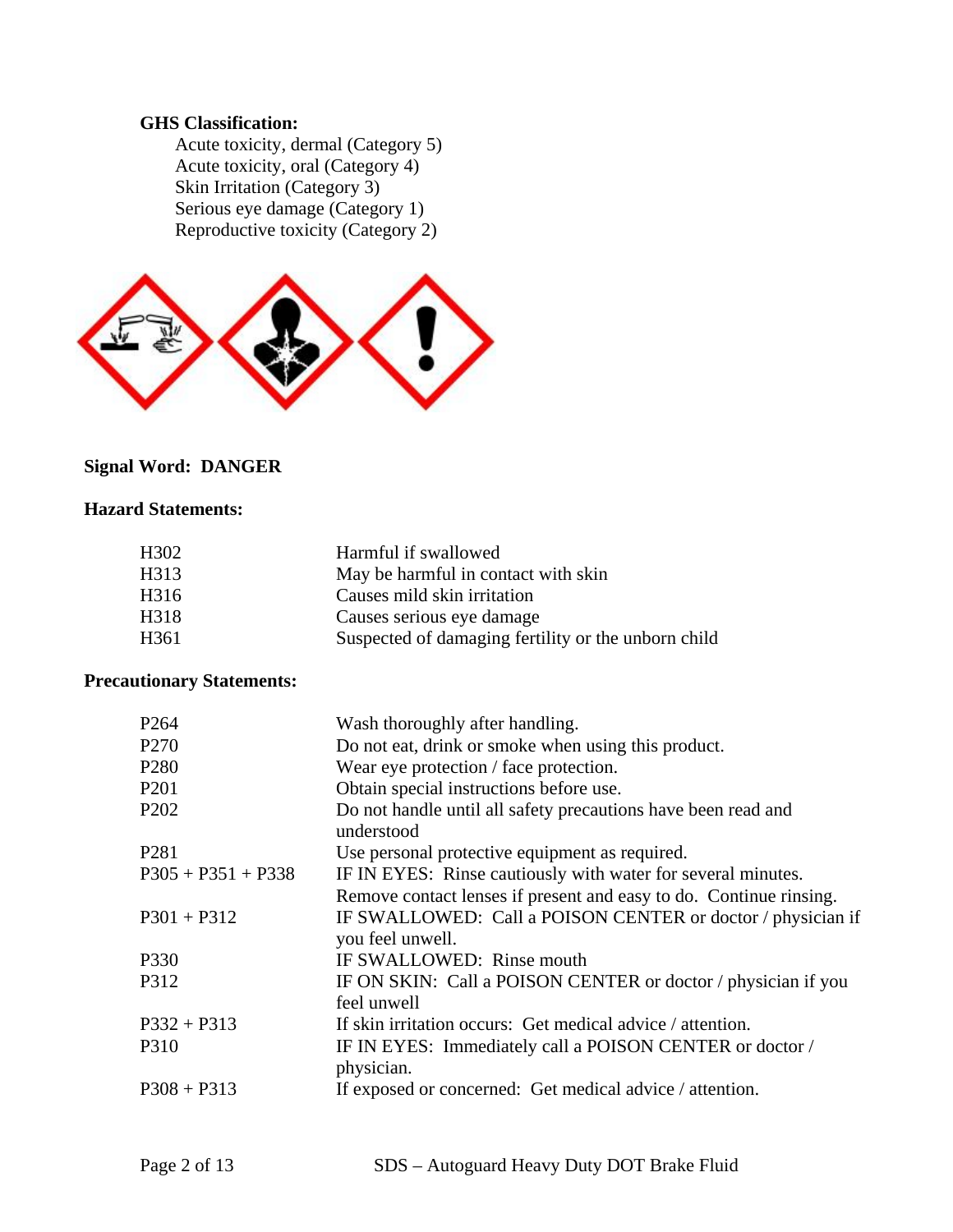| <b>HMIS</b> Classification |   |
|----------------------------|---|
| Health hazard:             | 1 |
| Chronic Health Hazard      |   |
| Flammability               | 1 |
| Physical hazards           | 0 |
| <b>NFPA Rating</b>         |   |
| Health hazard:             | 1 |
| Fire:                      | 1 |
| Reactivity                 |   |

**Description of Any Other Hazards Not Otherwise Classified:** none known.

## **SECTION 3: COMPOSITION / INFORMATION ON INGREDIENTS**

| <b>INGREDIENT Name:</b>               | <b>CAS NUMBER</b>   | $%$ wt. or<br>$\%$ V |
|---------------------------------------|---------------------|----------------------|
| Triethylene Glycol Monomethyl Ether   | $112 - 35 - 6$      | $5 - 50$             |
| Triethylene Glycol Monoethyl Ether    | 112-50-5            | $5 - 50$             |
| Triethylene Glycol Monobutyl Ether    | $143 - 22 - 6$      | $5 - 50$             |
| Tetrathylene Glycol Monobutyl Ether   | 1559-34-8           | $5 - 20$             |
| Polyethylene Glycol                   | 25322-68-3          | $5 - 20$             |
| Diethylene Glycol Monobutyl Ether     | $112 - 34 - 5$      | $5 - 20$             |
| Diethylene Glycol                     | $111 - 46 - 6$      | $5 - 15$             |
| Diethylene Glycol Monomethyl Ether    | $111 - 77 - 3$      | $<$ 5                |
| Diethylene Glycol Monoethyl Ether     | 111-90-0            | $<$ 5                |
| Polyethylene Glycol Monobutyl Ether   | 9004-77-7           | $5 - 20$             |
| Polyethylene Glycol Monomethyl Ether  | 27783-42-8          | $5 - 20$             |
| Polyethylene Glycols                  | 9038-95-3           | $5 - 20$             |
| <b>Trade Secret Inhibitor Package</b> | <b>Trade Secret</b> | 3                    |

**3% of the composition of this material has been withheld as a trade secret.**

## **SECTION 4: FIRST AID MEASURE**

**EYES:** Rinse cautiously with water for several minutes. Remove contact lenses, if present and easy to do. Continue rinsing. If eye irritation continues or persists, get medical advice / attention.

**SKIN:** Wash with plenty of soap and water. If skin irritation occurs, get medical advice / attention.

**INGESTION:** Call a POISON CENTER or doctor/physician if you feel unwell. Rinse mouth.

**INHALATION:** Remove victim to fresh air. If not breathing, give artificial respiration. If breathing is difficult, give oxygen. Consult a physician.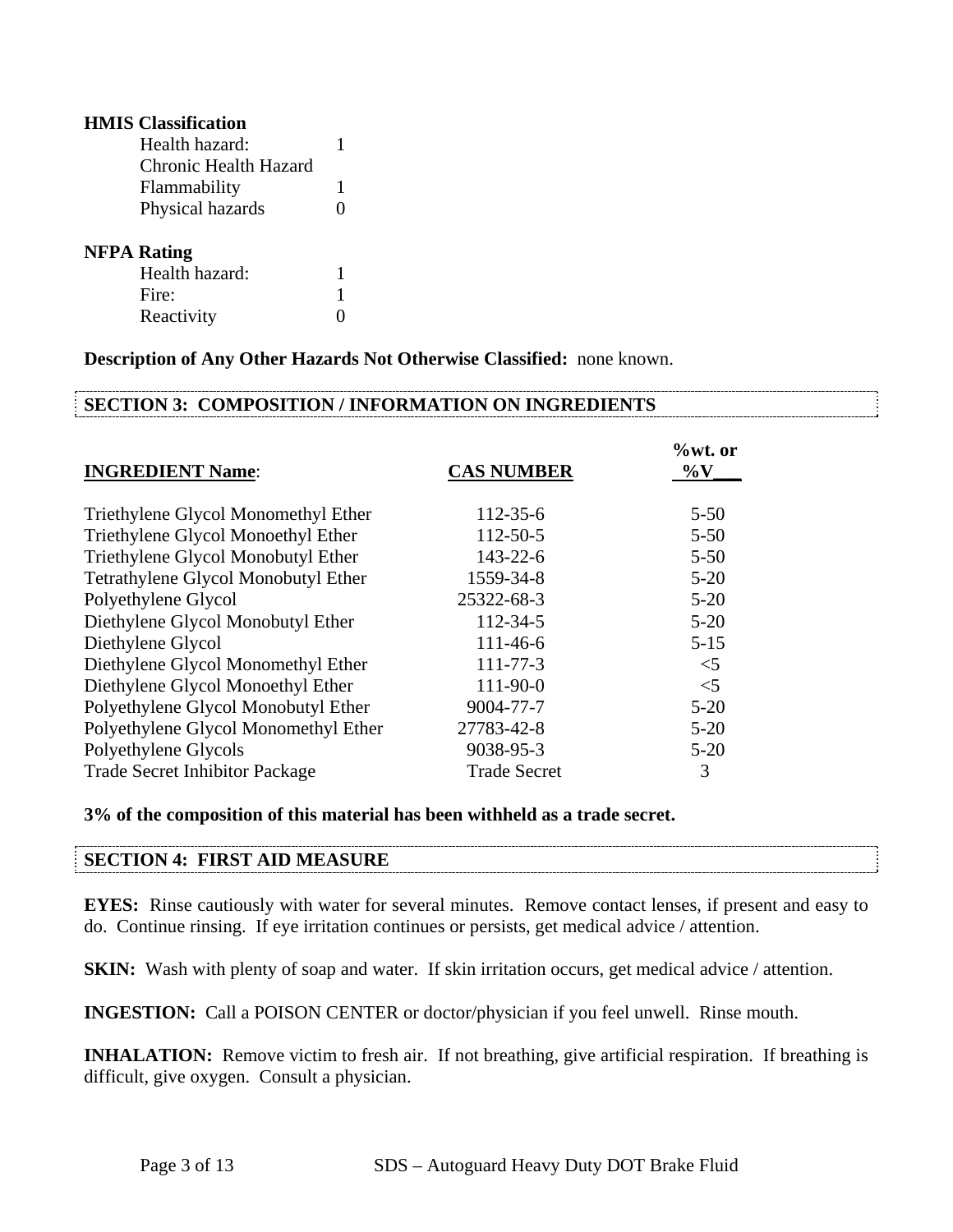**NOTES TO PHYSICIANS OR FIRST AID PROVIDERS:** Treatment should be directed at the control of symptoms and the clinical condition of the patient.

## **SECTION 5: FIRE-FIGHTING MEASURES**

**SUITABLE EXTINGUISHING MEDIA:** Dry chemical, foam or carbon dioxide. Water spray may be used to keep fire exposed containers cool, dilute spills to nonflammable mixtures, protect personnel attempting to stop leak, and disperse vapors.

**UNSUITABLE EXTINGUISHING MEDIA:** Direct water stream.

**SPECIAL FIRE FIGHTING PROCEDURES:** Evacuate area. Do not use direct water stream to extinguish fires. Do not release runoff from fire control methods to sewers or waterways.

**UNUSUAL FIRE AND EXPLOSION HAZARDS:** None known.

**HAZARDOUS COMBUSTION PRODUCTS:** Carbon monoxide, carbon dioxide, and unidentified organic compounds.

**SPECIAL PROTECTIVE EQUIPMENT AND PRECAUTIONS FOR FIRE FIGHTERS:** Wear full protective clothing and NIOSH – approved self-contained breathing apparatus with full face piece operated in the pressure demand or other positive breathing mode.

## **SECTION 6: ACCIDENTAL RELEASE MEASURES**

**PERSONAL PRECAUTIONS:** Use appropriate personal protective equipment. Avoid breathing vapors, mist or gas. Avoid contact with spilled material. Insure adequate ventilation. Remove all sources of ignition. Use non-sparking tools and equipment.

**PROTECTIVE CLOTHING:** Standard work uniform. Impervious gloves. Safety glasses. Personnel should increase PPE level as deemed appropriate in any given situation.

## **EMERGENCY PROCEDURES:**

**SMALL SPILLS:** Contain and recover liquid when possible. Collect liquid in appropriate container or absorb with an inert material (such as vermiculite or dry sand) and place in chemical waste container. Do not use combustible materials such as sawdust for the cleanup.

## **LARGE SPILLS:**

**Containment:** Shut off source of leak if safe to do so. Dike far ahead of liquid spill for later disposal. Do not allow material to enter sewers or waterways.

**Cleanup:** Contain and recover liquid when possible. Collect liquid in appropriate container. Absorb residue with an inert material (such as vermiculite or dry sand) and place in chemical waster container. Do not use combustible materials such as sawdust for the cleanup.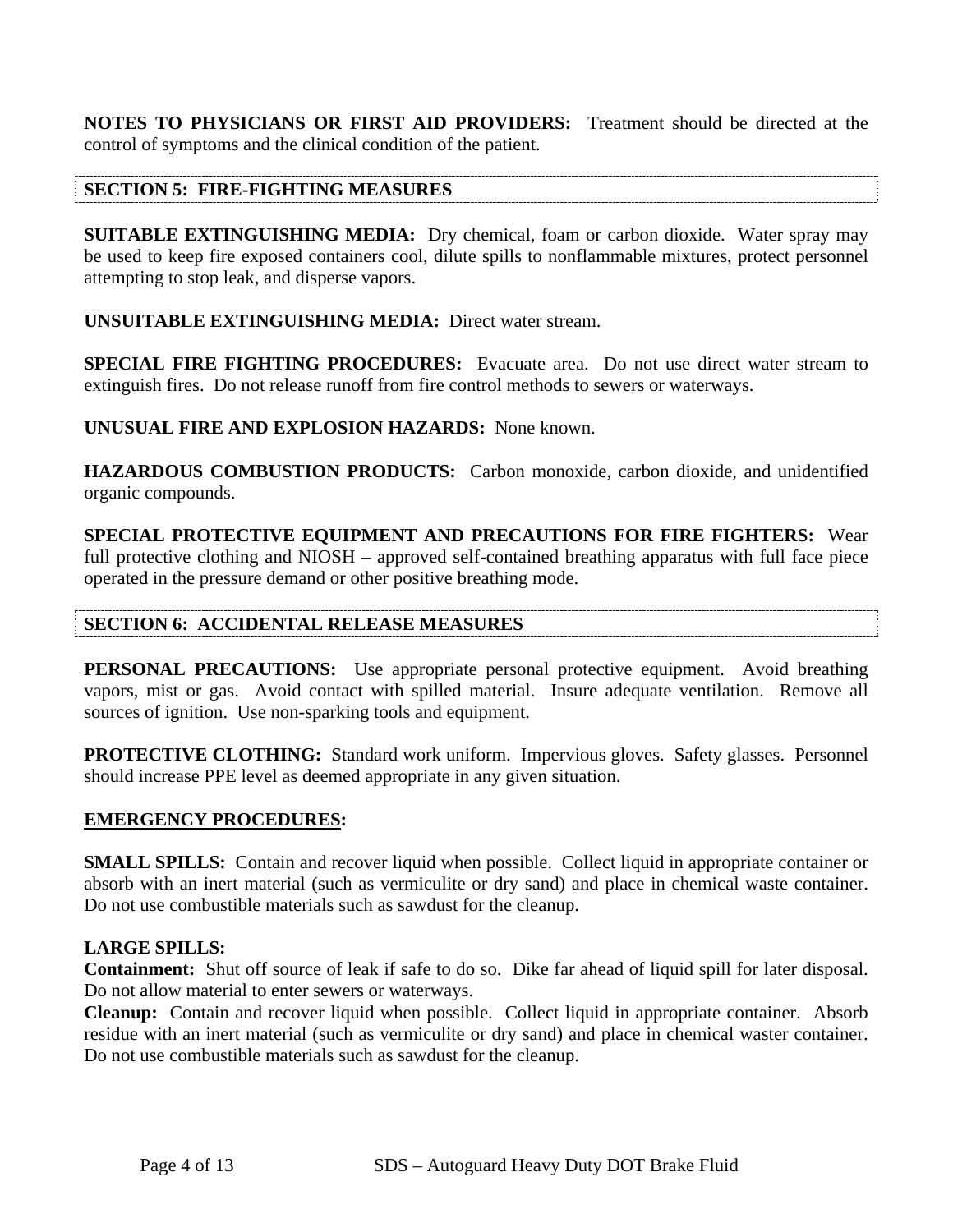## **SECTION 7: HANDLING AND STORAGE**

**HANDLING PRECAUTIONS:** May be harmful or fatal if swallowed.

**STORAGE REQUIREMENTS:** Store in a cool dry, ventilated area.

## **SECTION 8: EXPOSURE CONTROLS / PERSONAL PROTECTION**

**ENGINEERING CONTROLS:** Controls should be such that adequate ventilation is provided.

**VENTILATION:** Provide general or local exhaust ventilation systems to maintain airborne concentrations below OSHA PELs. Local exhaust ventilation is preferred because it prevents contaminant dispersion into the work place by controlling it at its source.

**RESPIRATORY PROTECTION:** Seek professional advice prior to respirator selection and use. Follow OSHA respirator regulations (29 CFT 1910.134) and, if necessary, wear a MSHA / NIOSH approved respirator. Select respirator based on its suitability to provide adequate worker protection for given working conditions, level of airborne contamination, and presence of sufficient oxygen. For emergency or non-routine operations (e.g. cleaning spills, reactor vessels, or storage tanks), wear an SCBA. *Warning! Air purifying respirators do not protect workers in oxygen-deficient atmospheres.* If respirators are used, OSHA requires a written respiratory protection program that includes at least: medical certification, training, fit testing, periodic environmental monitoring, maintenance, inspection, cleaning, and convenient, sanitary storage areas.

**EYE PROTECTION:** Wear protective eyeglasses or chemical safety goggles, per OSHA eye- and face-protection regulations (29 CFR 1910.133). Contact lenses are not eye protective devices. Appropriate eye protection must be worn instead of, or in conjunction with, contact lenses.

**SKIN PROTECTION:** Wear chemically protective gloves, boots, aprons and gauntlets to prevent prolonged or repeated skin contact.

**OTHER PROTECTIVE CLOTHING OR EQUIPMENT:** Make emergency eyewash stations, safety / quick drench showers and washing facilities available in work areas.

**WORK HYGIENIC PRACTICES:** Never eat, drink or smoke in work areas. Practice good personal hygiene after using this material especially before eating, drinking or smoking, using the toilet, or applying cosmetics. Separate contaminate work clothes from street clothes. Launder before reuse. Remove this material from your shoes and clean personal protective equipment. Discard belts and shoes that cannot be cleaned.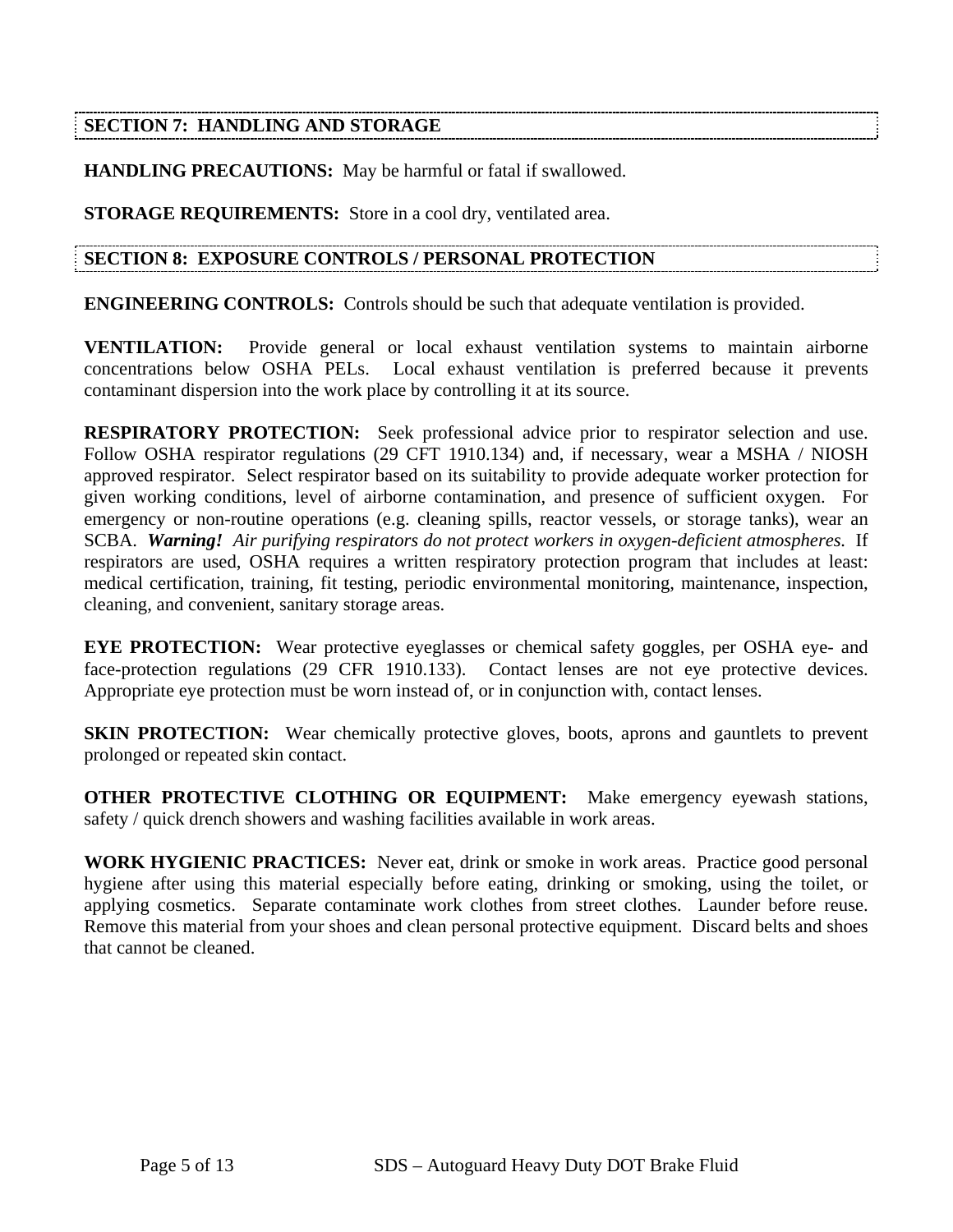## **EXPOSURE GUIDELINES:**

|                   |            | <b>OSHA PEL</b> | <b>ACGIH TLV</b> |             | <b>NIOSH REL</b> |             |                   |
|-------------------|------------|-----------------|------------------|-------------|------------------|-------------|-------------------|
| <b>Ingredient</b> | <b>TWA</b> | <b>STEL</b>     | <b>TWA</b>       | <b>STEL</b> | <b>TWA</b>       | <b>STEL</b> | <b>USA WEEL</b>   |
| Triethylene       | none       | none            | none             | none        | none             | none        | none              |
| Glycol            | estab.     | estab.          | estab.           | estab.      | estab.           | estab.      | estab.            |
| Monomethyl        |            |                 |                  |             |                  |             |                   |
| Ether             |            |                 |                  |             |                  |             |                   |
| Triethylene       | none       | none            | none             | none        | none             | none        | none              |
| Glycol            | estab.     | estab.          | estab.           | estab.      | estab.           | estab.      | estab.            |
| Monoethyl Ether   |            |                 |                  |             |                  |             |                   |
| Triethylene       | none       | none            | none             | none        | none             | none        | none              |
| Glycol            | estab.     | estab.          | estab.           | estab.      | estab.           | estab.      | estab.            |
| Monobutyl Ether   |            |                 |                  |             |                  |             |                   |
| Tetraethylene     | none       | none            | none             | none        | none             | none        | none              |
| Glycol            | estab.     | estab.          | estab.           | estab.      | estab.           | estab.      | estab.            |
| Monobutyl Ether   |            |                 |                  |             |                  |             |                   |
| Polyethylene      | none       | none            | none             | none        | none             | none        |                   |
| Glycol            | estab.     | estab.          | estab.           | estab.      | estab.           | estab.      | $10 \text{ mg/m}$ |
| Diethylene        | none       | none            | none             | none        | none             | none        | none              |
| Glycol            | estab.     | estab.          | estab.           | estab.      | estab.           | estab.      | estab.            |
| Monobutyl Ether   |            |                 |                  |             |                  |             |                   |
| Diethylene        | none       | none            | none             | none        | none             | none        |                   |
| Glycol            | estab.     | estab.          | estab.           | estab.      | estab.           | estab.      | $10 \text{ mg/m}$ |
| Diethylene        | none       | none            | none             | none        | none             | none        |                   |
| Glycol            | estab.     | estab.          | estab.           | estab.      | estab.           | estab.      | 25 ppm            |
| Monomethyl        |            |                 |                  |             |                  |             |                   |
| Ether             |            |                 |                  |             |                  |             |                   |
| Diethylene        | none       | none            | none             | none        | none             | none        | none              |
| Glycol            | estab.     | estab.          | estab.           | estab.      | estab.           | estab.      | estab.            |
| Monoethyl Ether   |            |                 |                  |             |                  |             |                   |
| Diethylene        | none       | none            | none             | none        | none             | none        | none              |
| Glycol            | estab.     | estab.          | estab.           | estab.      | estab.           | estab.      | estab.            |
| Monobutyl Ether   |            |                 |                  |             |                  |             |                   |
| Polyalkylene      | none       | none            | none             | none        | none             | none        | none              |
| Glycol            | estab.     | estab.          | estab.           | estab.      | estab.           | estab.      | estab.            |
| Monobutyl Ether   |            |                 |                  |             |                  |             |                   |
| Polyalkylene      | none       | none            | none             | none        | none             | none        | none              |
| Glycol            | estab.     | estab.          | estab.           | estab.      | estab.           | estab.      | estab.            |
| Monomethyl        |            |                 |                  |             |                  |             |                   |
| Ether             |            |                 |                  |             |                  |             |                   |
| Polyalkylene      | none       | none            | none             | none        | none             | none        | none              |
| Glycols           | estab.     | estab.          | estab.           | estab.      | estab.           | estab.      | estab.            |
| Inhibitor         | none       | none            | none             | none        | none             | none        | none              |
| Package           | estab.     | estab.          | estab.           | estab.      | estab.           | estab.      | estab.            |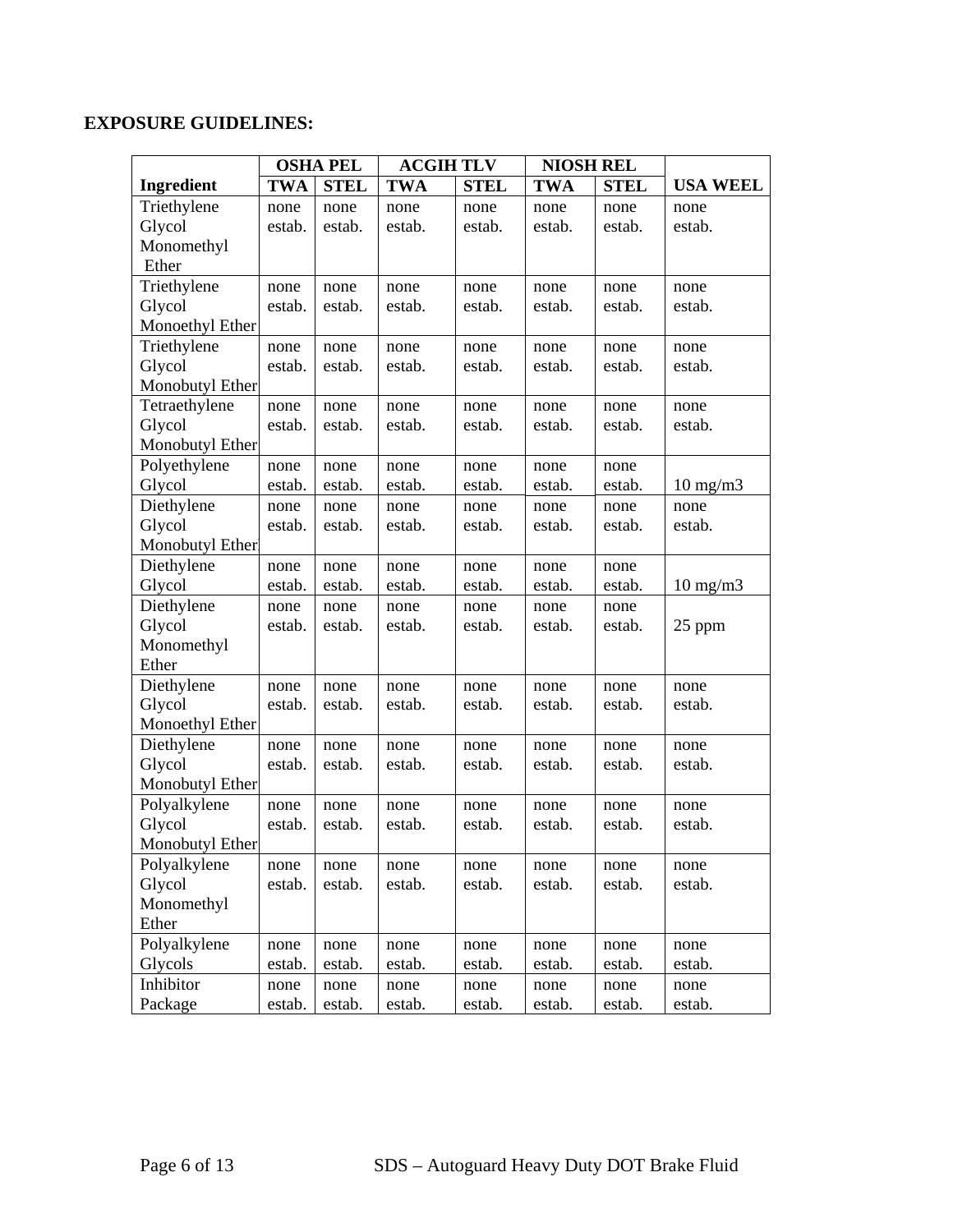## **SECTION 9: PHYSICAL AND CHEMICAL PROPERTIES**

**PHYSICAL STATE:** Liquid **APPEARANCE AND COLOR:** Yellow to amber **ODOR:** Mild **FLASH POINT:** >275°F (>135°C) **UPPER / LOWER FLAMMABILITY OR EXPLOSIVE LIMITS:** not available **AUTO IGNITION TEMPERATURE:** not available **DECOMPOSITION TEMPERATURE:** not available **VAPOR PRESSURE:** not available **ODOR THRESHOLD:** not available **VAPOR DENSITY** ( $air = 1$ ): >1 **pH:** 10.0 – 11.5 **RELATIVE DENSITY:** 8.33 – 9.02 lb/gal **SPECIFIC GRAVITY (H2O = 1 AT 4 C):** 1.000 – 1.070 **MELTING POINT / FREEZING POINT:** not available **WATER SOLUBILITY:** soluble **OTHER SOLUBILITIES:** not available **INITIAL BOILING POINT AND BOILING RANGE:** 480°F (248.9°C), boiling range not available **EVAPORATION RATE (BuAc = 1):**  $\langle 0.01 \rangle$ **PARTITION COEFFICIENT: n-OCTANOL/WATER:** not available **VISCOSITY:** not available **REFRACTIVE INDEX:** not available **FORMULA WEIGHT:** mixture

## **SECTION 10: STABILITY AND REACTIVITY**

**REACTIVITY:** none under normal handling.

**STABILITY:** stable at room temperature in closed containers under normal storage and handling conditions.

**CONDITIONS TO AVOID (STABILITY):** none known.

**INCOMPATIBILITY (MATERIAL TO AVOID):** none known.

**HAZARDOUS DECOMPOSITION BY-PRODUCTS:** Thermal oxidative decomposition can produce carbon monoxide, carbon dioxide and unknown organic compounds.

**HAZARDOUS POLYMERIZATION:** Hazardous polymerization will not occur.

**CONDITIONS TO AVOID (POLYMERIZATION):** Hazardous polymerization will not occur.

**HAZARDOUS POLYMERICATION BY-PRODUCTS:** Hazardous polymerization will not occur.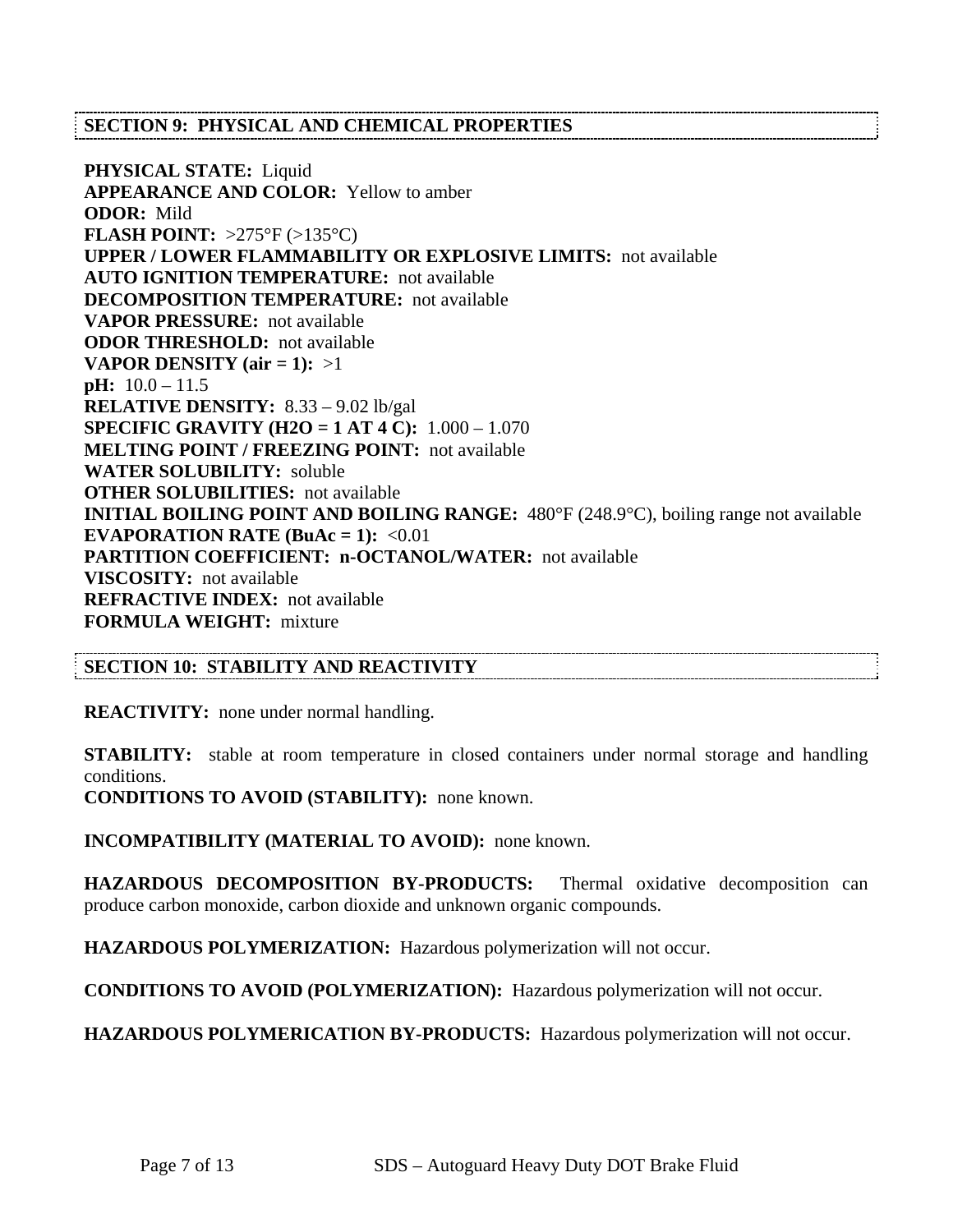## **SECTION 11: TOXICOLOGICAL INFORMATION**

**SIGNS AND SYMPTOMS OF OVEREXPOSURE:** Swallowing larger amounts may cause nausea and vomiting, abdominal discomfort or diarrhea. May cause dizziness and drowsiness.

## **ACUTE EFFECTS:**

**EYE CONTACT:** May cause slight eye irritation. May cause slight corneal injury.

**SKIN CONTACT:** Brief contact is essentially nonirritating to skin.

**INHALATION:** At room temperature, exposure to vapor is minimal due to low volatility. Mist may cause irritation of the upper respiratory tract.

**INGESTION:** Toxic or fatal if ingested. For diethylene glycol, a component of this mixture, a lethal dose can be as little as two ounces. Symptoms of diethylene glycol poisoning include severe abdominal cramping, diarrhea, vomiting, sweating, confusion, cardiac abnormalities, neurological abnormalities, infrequent urination, intoxication or CNS depression. If left untreated, product will metabolize to cause metabolic acidosis, renal failure, hyperkalemia, hyponatremia, paralysis, cardiac failure or death. Seek medical attention immediately for poisoning. If ingested, DO NOT wait for symptoms to develop before getting treatment.

**TARGET ORGAN EFFECTS:** Product is toxic to kidneys, liver, central nervous system and heart. Metabolic products of diethylene glycol produce acidosis and organ toxicity effects.

**CHRONIC EFFECTS:** May cause dryness or defatting of the skin, dermatitis, or may aggravate existing skin conditions.

**MEDICAL CONDITIONS AGGRAVATED BY EXPOSURE:** Various skin conditions.

## **ACUTE TOXICITY VALUES**

**Triethylene Glycol Monomethyl Ether ORAL LD50 (rat):** 11,842 mg/kg  **DERMAL LD50 (rabbit):** 7,441 mg/kg  **INHALATION LC50 (state animal):** data unavailable

**Triethylene Glycol Monoethyl Ether ORAL LD50 (state animal):** data unavailable  **DERMAL LD50 (state animal):** data unavailable  **INHALATION LC50 (state animal):** data unavailable

## **Tetraethylene Glycol Monobutyl Ether**

 **ORAL LD50 (state animal):** data unavailable  **DERMAL LD50 (state animal):** data unavailable  **INHALATION LC50 (state animal):** data unavailable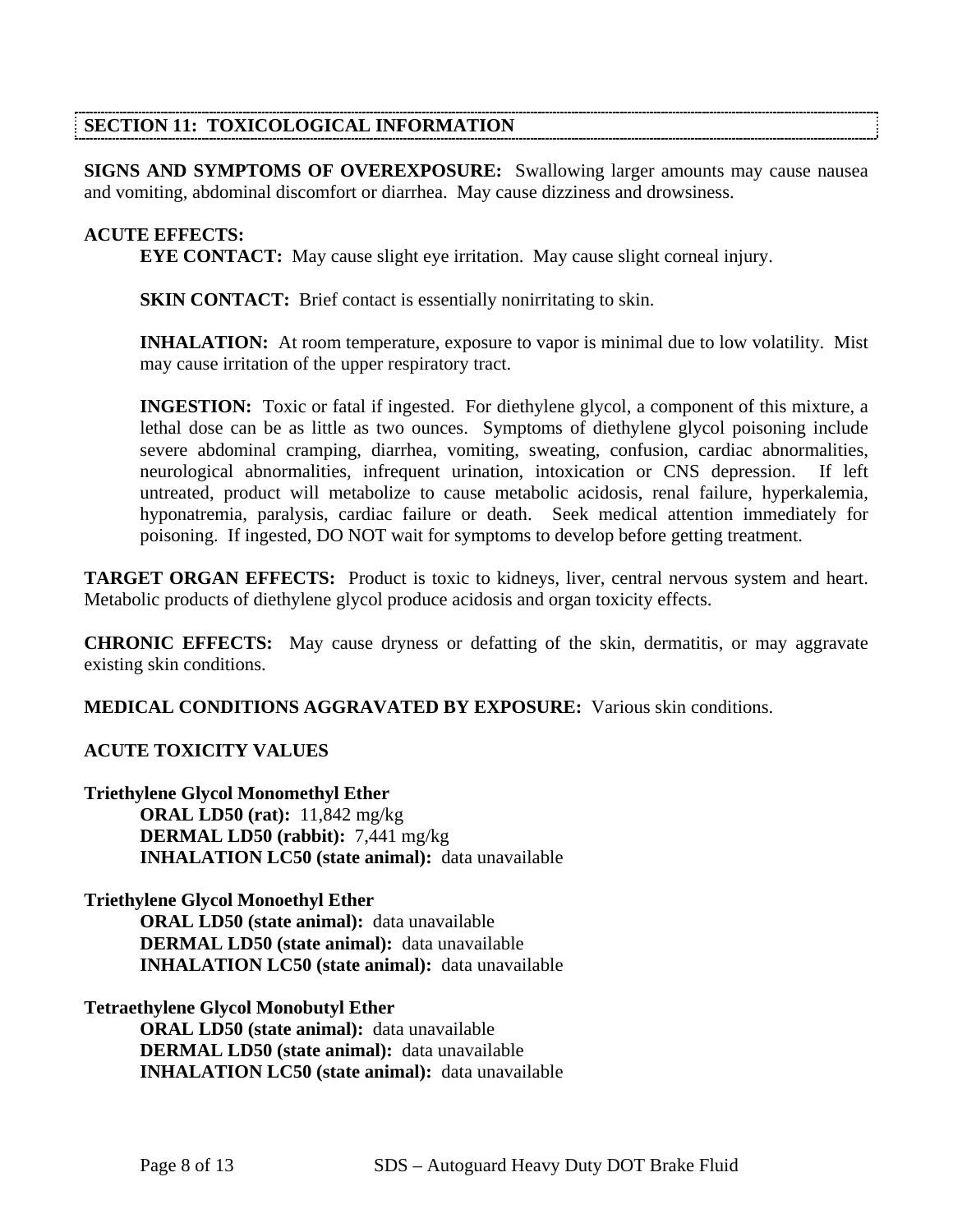#### **Polyethylene Glycol**

 **ORAL LD50 (state animal):** data unavailable  **DERMAL LD50 (state animal):** data unavailable  **INHALATION LC50 (state animal):** data unavailable

#### **Diethylene Glycol Monobutyl Ether**

 **ORAL LD50 (rat):** 5,660 mg/kg  **DERMAL LD50 (rabbit):** 2,700 mg/kg  **INHALATION LC50 (state animal):** data unavailable

#### **Diethylene Glycol**

 **ORAL LD50 (rat):** 12,565 mg/kg  **DERMAL LD50 (rabbit):** 11,890 mg/kg  **INHALATION LC50 (state animal):** data unavailable

## **Diethylene Glycol Monomethyl Ether**

 **ORAL LD50 (rat):** >7,000 mg/kg  **DERMAL LD50 (rabbit):** >20,400 mg/kg  **INHALATION LC50 (state animal):** data unavailable

#### **Diethylene Glycol Monoethyl Ether**

 **ORAL LD50 (rat):** 10,502 mg/kg  **DERMAL LD50 (rabbit):** 1,143 mg/kg  **INHALATION LC50 (state animal):** data unavailable

## **Polyethylene Glycol Monobutyl Ether**

 **ORAL LD50 (rat): >**2,000 mg/kg  **DERMAL LD50 (rat): >**2,000 mg/kg  **INHALATION LC50 (state animal):** data unavailable

## **Polyalkylene Glycol Monomethyl Ether**

 **ORAL LD50 (state animal):** data unavailable  **DERMAL LD50 (state animal):** data unavailable  **INHALATION LC50 (state animal):** data unavailable

#### **Polyalkylene Glycols**

 **ORAL LD50 (state animal):** data unavailable  **DERMAL LD50 (state animal):** data unavailable  **INHALATION LC50 (state animal):** data unavailable

#### **LISTED CARCINOGEN:**

**NATIONAL TOXICOLOGY PROGRAM REPORT ON CARCINOGENS:** No component of this product present at levels greater than or equal to 0.1% is identified as a known or anticipated carcinogen by NTP.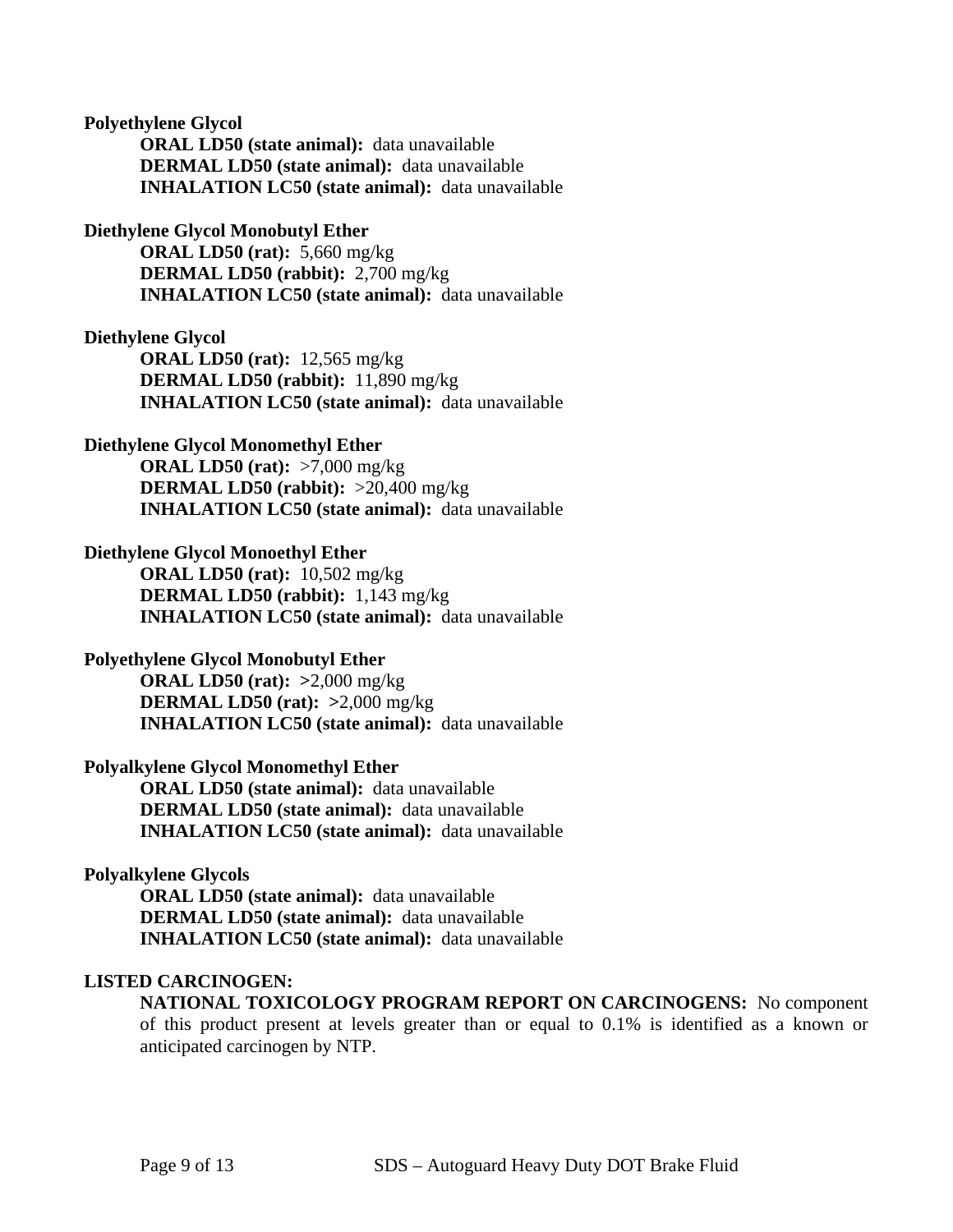**IARC LISTED AS POTENTIAL CARCINOGEN:** No component of this product present at levels greater than or equal to 0.1% is identified as probable, possible or confirmed human carcinogen by IARC.

**OSHA LISTED AS POTENTIAL CARCINOGEN:** No component of this product present at levels greater than or equal to 0.1% is identified as a carcinogen or potential carcinogen by OSHA.

## **SECTION 12: ECOLOGICAL INFORMATION**

## **DATA FROM TOXICITY TESTS ON AQUATIC AND/OR TERRESTERIAL ORGANISMS:**

**Triethylene Glycol Monoethyl Ether:** data unavailable **Triethylene Glycol Monobutyl Ether:** data unavailable

**Tetraethylene Glycol Monobutyl Ether:** data unavailable

## **Polyethylene Glycol**

Fish: LC50 – Leuciscus idus (Golden orfe) <500 mg/l Daphnia: data unavailable

#### **Diethylene Glycol Monobutyl Ether**

 Fish: LC50 – Lepomis macrochirus – 1,300 mg/l – 96h LC50 – Leuciscus idus (Golden orfe) –  $>1,000$  mg/l – 48h Daphnia: data unavailable

#### **Diethylene Glycol**

 Fish: LC50 – Pimephales promelas (fathead minnow) – 75,200 mg/l – 96h LC50 – Carassius auratus (goldfish) – 5,000 mg/l – 24h Daphnia: EC50 – Daphnia magna (Water flea) - >10,000 mg/l – 24h

## **Diethylene Glycol Monomethyl Ether**

 Fish: LC50 – Lepomis macrochirus – 7,500 mg/l – 96h Daphnia: data unavailable

## **Diethylene Glycol Monoethyl Ether**

Fish: LC50 – Pimephales promelas (fathead minnow) –  $9,650 \text{ mg}/1 - 96h$ Daphnia: EC50 – Daphnia magna (Water flea) - >3,340 mg/l – 24h

**Polyalkylene Glycol Monobutyl Ether:** data unavailable

#### **Polyalkylene Glycol Monomethyl Ether:** data unavailable

**Polyalkylene Glycols:** data unavailable

## **ENVIRONMENTAL FATE:** data unavailable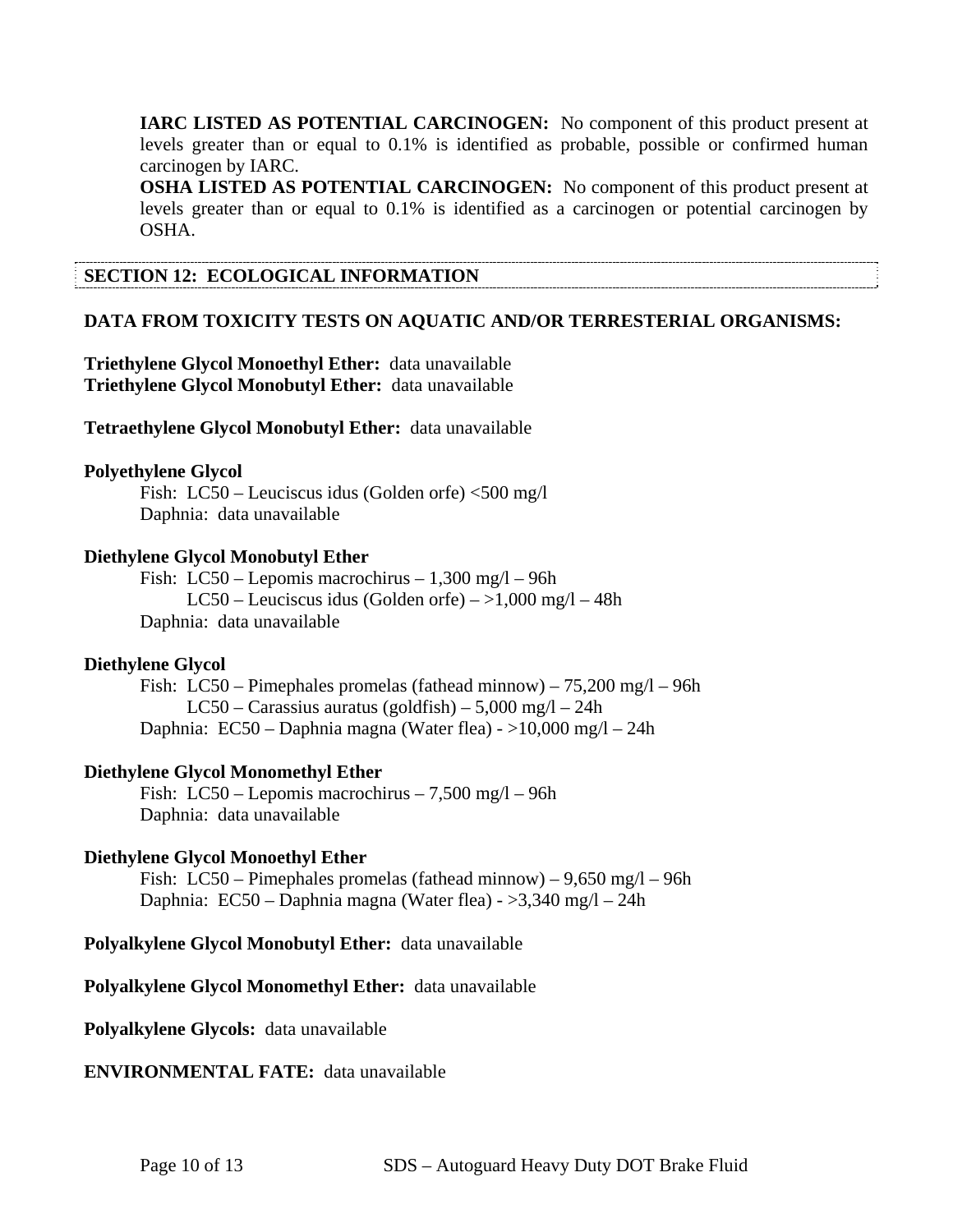## **BIOACCUMULATION POTENTIAL:** data unavailable

## **POTENTIAL TO MOVE FROM SOIL TO GROUNDWATER:** data unavailable

## **OTHER ADVERS ENVIRONMENTAL EFFECTS:** Harmful to aquatic life.

## **SECTION 13: DISPOSAL CONSIDERATIONS**

## **CONTAINERS TO USE:** No specific recommendations

**RECOMMENDED DISPOSAL METHODS:** Whatever cannot be saved for recovery or recycling should be disposed of in an approved waste facility in accordance with Federal, State/Provincial and Local requirements.

**PHYSICAL AND CHEMICAL PROPERTIES THAT MAY AFFECT DISPOSAL ACTIVITIES:**  No specific information available.

## **WHENEVER POSSIBLE, MATERIAL SHOULD NOT BE ALLOWED TO ENTER SEWAGE DISPOSAL SYSTEMS.**

**SPECIAL PRECAUTIONS FOR LANDFILL OR INCINERATION ACTIVITIES:** No specific information available.

## **SECTION 14: TRANSPORT INFORMATION**

## **U.S. DEPARTMENT OF TRANSPORTATION (49 CFR 172.101)**

 **PROPER SHIPPING NAME:** DOT 3 Brake Fluid DOT Non-Bulk: Not Regulated DOT Bulk: Not Regulated IMDG: Not Regulated OCAO / IATA: Not Regulated

## **SECTION 15: REGULATORY INFORMATION**

## **U.S. FEDERAL REGULATIONS**

**TSCA (TOXIC SUBSTANCE CONTROL ACT):** all components are listed on the TSCA Inventory

**CERCLA (COMPREHENSIVE RESPONSE COMPENSATION, AND LIABILITY**  ACT): None. However, this product contains various ethylene glycols and glycol ethers which are each included as a broad category on the CERCLA Hazardous Substances list.

**SARA TITLE III (SUPERFUND AMENDMENTS ANDA REAUTHORIZATION ACT):**  No chemicals in this material are subject to the reporting requirements of SARA Title III, Section 302.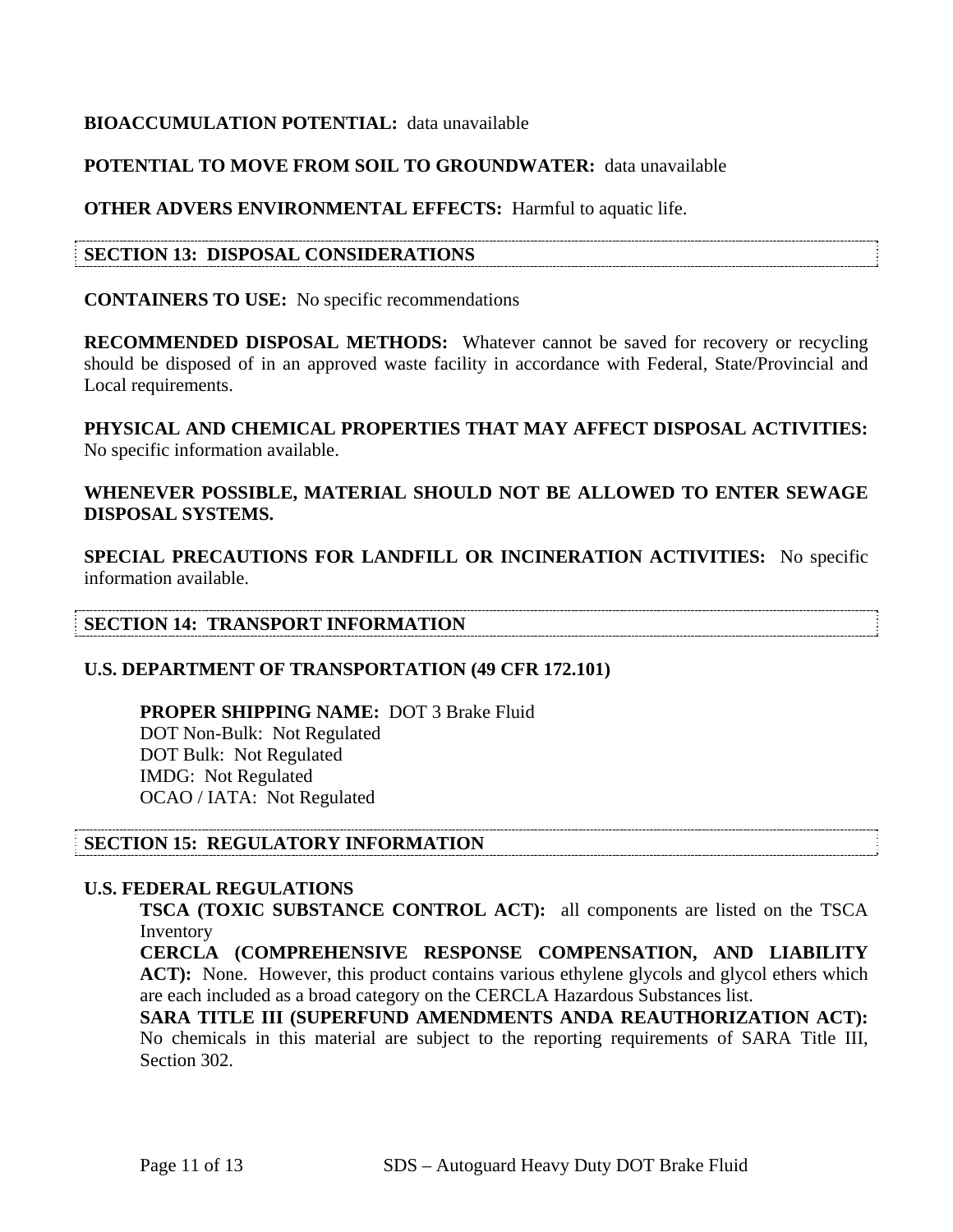**311/312 HAZARD CATEGORIES: Immediate Hazard: yes / no Delayed Hazard: yes / no Fire Hazard: yes / no Pressure Hazard: yes / no Reactivity Hazard: yes / no** 

**313 REPORTABLE INGREDIENTS:** The following components are subject to reporting levels established by SARA Title III, Section 313:

| $2-(2-Ethoxyethoxy)$ ethanol  | CAS Number: 111-90-0 |
|-------------------------------|----------------------|
| $2-(2-methoxyethoxy)$ ethanol | CAS Number: 111-77-3 |
| 2-(2-Butoxyethoxy) ethanol    | CAS Number: 112-34-5 |

**CLEAN WATER ACT (CWA):** None of the chemicals in this product are listed as Hazardous Substances under the CWA. None of the chemicals in this product are listed as Toxic Pollutants under the CWA.

**CLEAN AIR ACT (CAA):** None of the chemicals in the product are listed as Hazardous Air Pollutants.

#### **STATE REGULATIONS:**

**California:** This product does not contain any chemicals known to the State of California to cause cancer, birth defects, or any other reproductive harm.

| <b>Massachusetts:</b>              |                          |  |
|------------------------------------|--------------------------|--|
| 2-(2-Methoxyethoxy) ethanol        | CAS Number: 111-77-3     |  |
| <b>New Jersey</b>                  |                          |  |
| Triethylene glycol monobutyl ether | CAS Number: 143-22-6     |  |
| Polyethylene glycol                | CAS Number: 25322-68-3   |  |
| $2-(2-Butoxyethoxy)$ ethanol       | CAS Number: 112-34-5     |  |
| Diethylene glycol                  | $CAS$ Number: 111-46-6   |  |
| $2-(2-Methoxyethoxy)$ ethanol      | CAS Number: 111-77-3     |  |
| 2-(2-Ethoxyethoxy) ethanol         | $CAS$ Number: $111-90-0$ |  |
| Pennsylvania                       |                          |  |
| Triethylene glycol monobutyl ether | CAS Number: 143-22-6     |  |
| Polyethylene glycol                | CAS Number: 25322-68-3   |  |
| $2-(2-Butoxyethoxy)$ ethanol       | CAS Number: 112-34-5     |  |
| Diethylene glycol                  | $CAS$ Number: 111-46-6   |  |
| $2-(2-Methoxyethoxy)$ ethanol      | CAS Number: 111-77-3     |  |
| 2-(2-Ethoxyethoxy) ethanol         | $CAS$ Number: $111-90-0$ |  |